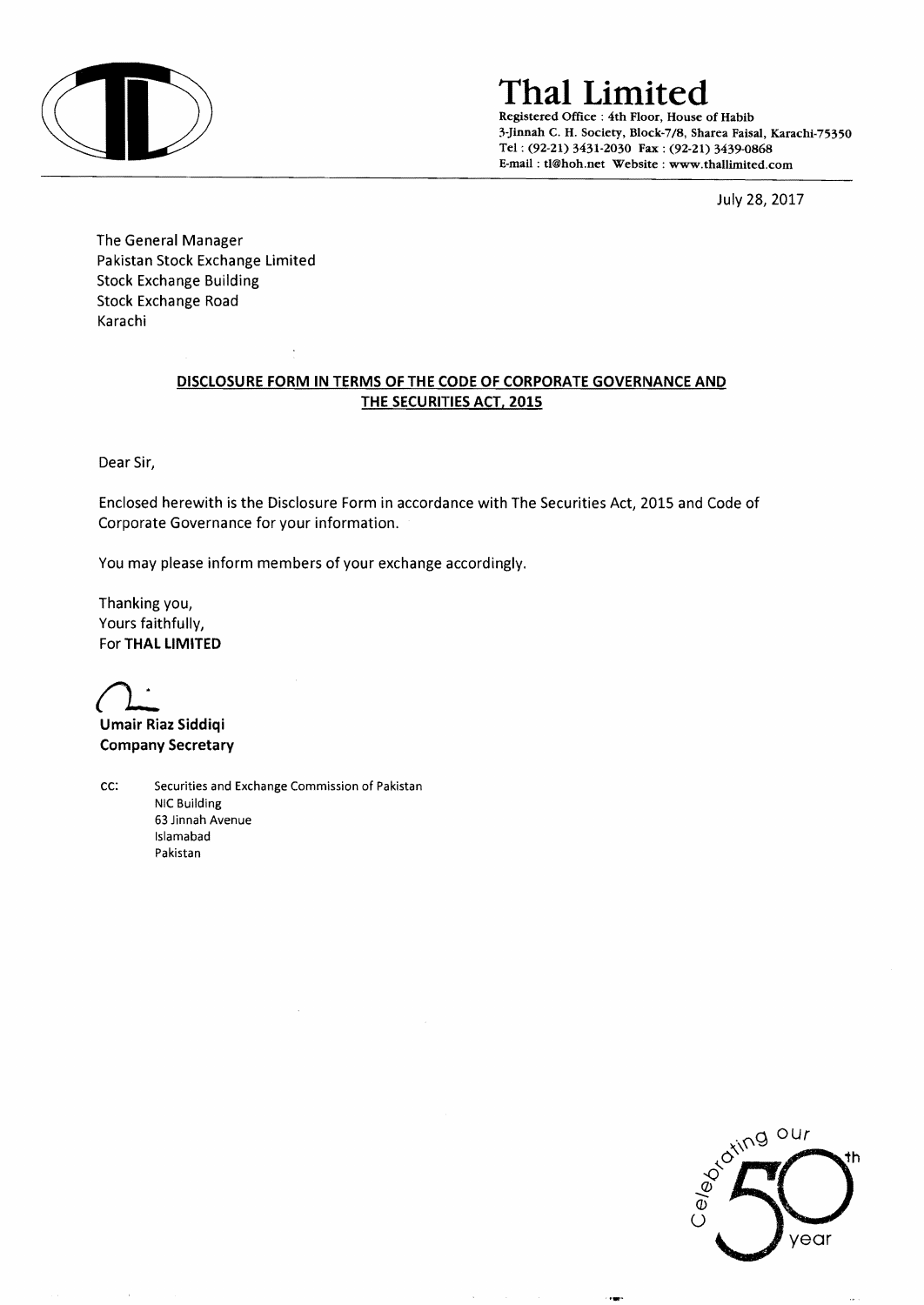

## **ThaI Limited**

Registered Office: 4th Floor, House of Habib 3-Jinnah C. H. Society, Block-7/8, Sharea Faisal, Karachi-75350 Tel . (92-21) 3431-2030 Fax: (92-21) 3439-0868 E-mail: tl@hoh.net Website: www.thallimited.com

Page 2/2

#### DISCLOSURE FORM IN TERMS OF SECTION 15D OF THE SECURITIES AND EXCHANGE ORDINANCE 1969

THAL LIMITED

Name of Company: THAL LIMITED

Date of Report: July 28, 2017

Name of Company as specified in its memorandum: THAL LIMITED

| Company's registered office: | 4 <sup>th</sup> Floor, House of Habib, 3-Jinnah C.H. Society, Block 7/8, Shahrah-e-<br>Faisal, Karachi                                         |
|------------------------------|------------------------------------------------------------------------------------------------------------------------------------------------|
| Contact Information:         | Umair Riaz Siddigi<br>Company Secretary<br>Thal Limited<br>Tel: +92-21-3431-2030 - Ext: 224<br>Mobile: +92-331-2600272<br>Fax: +92-21-34312318 |

#### Disclosure of inside information by listed company:

This is to inform that the Board of Directors of the Company has appointed Mr. Mazhar Valjee as the Chief Executive Officer and Director of the Company with effect from July 28,2017.

**SIGNATURE** 

Umair Riaz Siddiqi Company Secretary

Pursuant to the requirements of the Securities and Exchange Ordinance, 1969 (XVII of 1969), the Company has duly caused this statement to be signed on its behalf by its duly authorized representative.